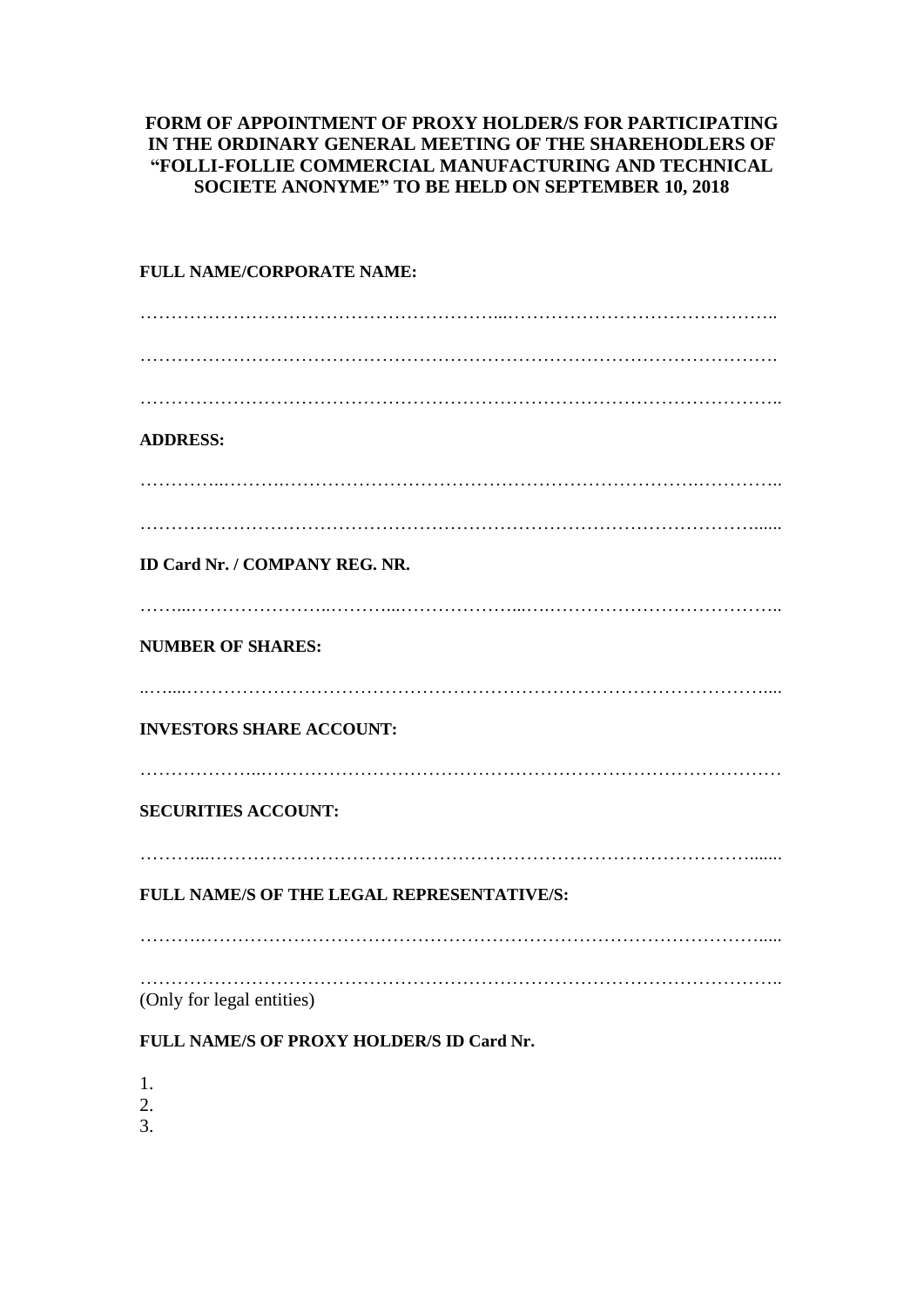MANNER OF VOTING (for example in case of appointment of more than one proxy holders all proxy holders may act jointly or each of them may act severally, so in case that more than one proxy holders each of which may act severally attend the General Meeting, the first one excludes the second and the third ones, and the second one excludes the third one, etc.):

….……………………………………………………………………………………… ……………………………….………………………………………………………… …………………………………………….…………………………………………… …………………………………………………………………………………………..

## **ITEMS OF THE AGENDA:**

1 Approval of the annual corporate and consolidated financial statements for the financial year of 1.1.2017 - 31.12.2017, as same will be restated following the completion of the extraordinary audit which is already being executed, following the withdrawal of the audit report of the Chartered Accountant - Auditor.

2. Resolution on the allocation of the financial results for the fiscal year 1.1.2017 - 31.12.2017 and the non-distribution of dividend to the shareholders.

3. Discharge of the Board of Directors and the Chartered Accountant - Auditor from any liability for the fiscal year 2017.

4. Election of the regular and the substitute Chartered Accountant - Auditor for the fiscal year 2018 and determination of their remuneration for such fiscal year.

5. Approval of all kinds of remuneration and compensation of the members of the Board of Directors paid during the fiscal year 2017 and pre-approval of all kinds of remuneration and compensation for the fiscal year 2018.

6. Announcement of the election of new Board members for the replacement of the resigned members and approval by the General Meeting of the Shareholders of the elected members - Appointment of the independent members of the Board of Directors of the Company.

7. Election of the members of the Audit Committee pursuant to Article 44 of Law 4449/2017.

8. Various announcements, approvals and decisions.

INSTRUCTIONS FOR THE EXERCISE OF VOTING RIGHTS (for example vote in Proxy holder's discretion, affirmative vote or negative vote on the draft decision that is posted on the Company' website, etc.):

………………………………………………………………………..…………………